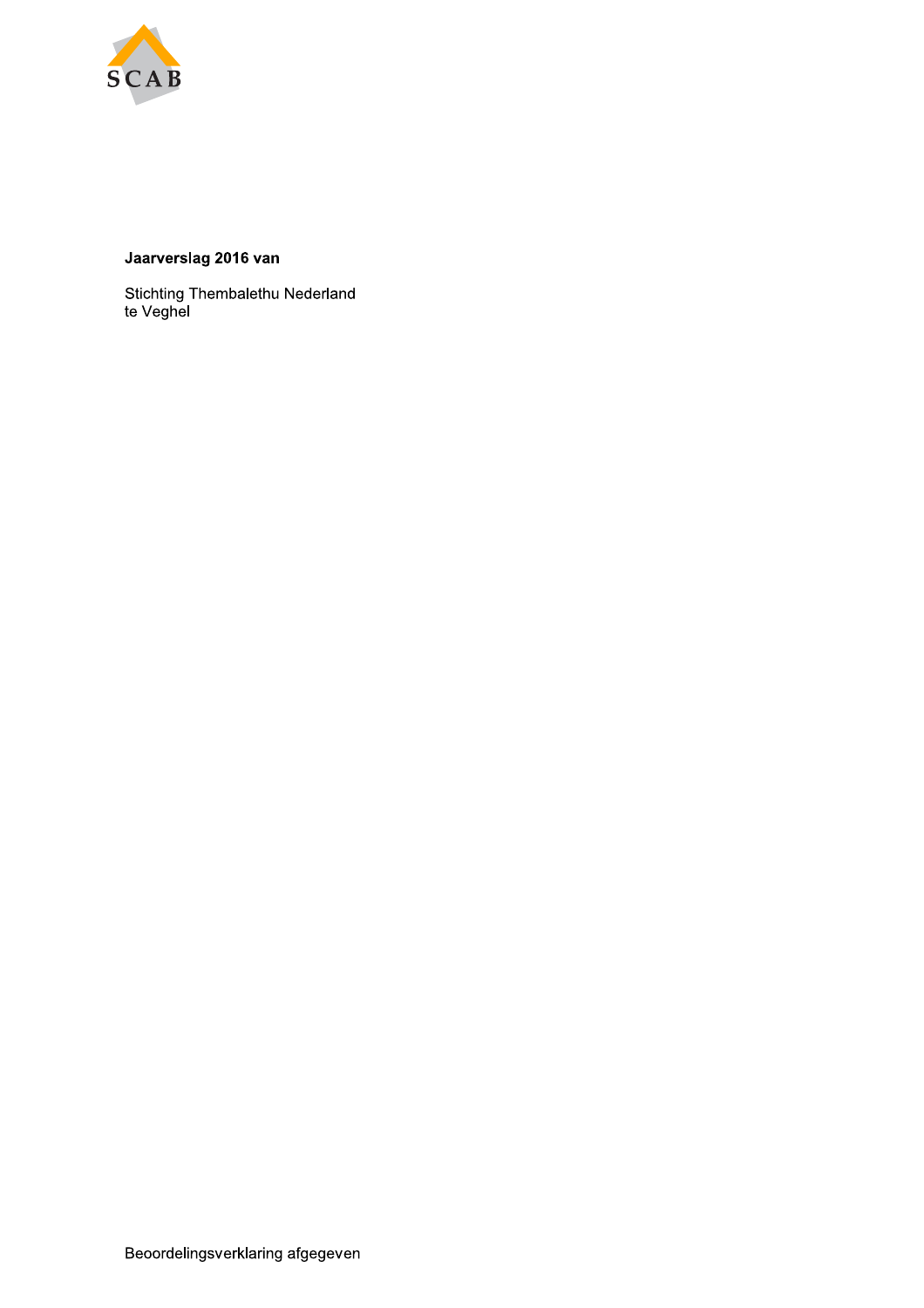

Pagina

# Inhoudsopgave

| $\mathbf{1}$ .<br>1.1<br>1.2   | <b>ACCOUNTANTSRAPPORT</b><br>Beoordelingsverklaring<br>Algemeen                                                                                                          | 2<br>3      |
|--------------------------------|--------------------------------------------------------------------------------------------------------------------------------------------------------------------------|-------------|
| 2.<br>2.1<br>2.2<br>2.3<br>2.4 | <b>JAARREKENING</b><br>Balans per 31 december 2016<br>Staat van baten en lasten over 2016<br>Grondslagen van waardering en resultaatbepaling<br>Toelichting op de balans | 5<br>6<br>9 |
| 3.<br>3.1                      | <b>OVERIGE GEGEVENS</b><br>Mededeling omtrent het ontbreken van de controleverklaring                                                                                    | 12          |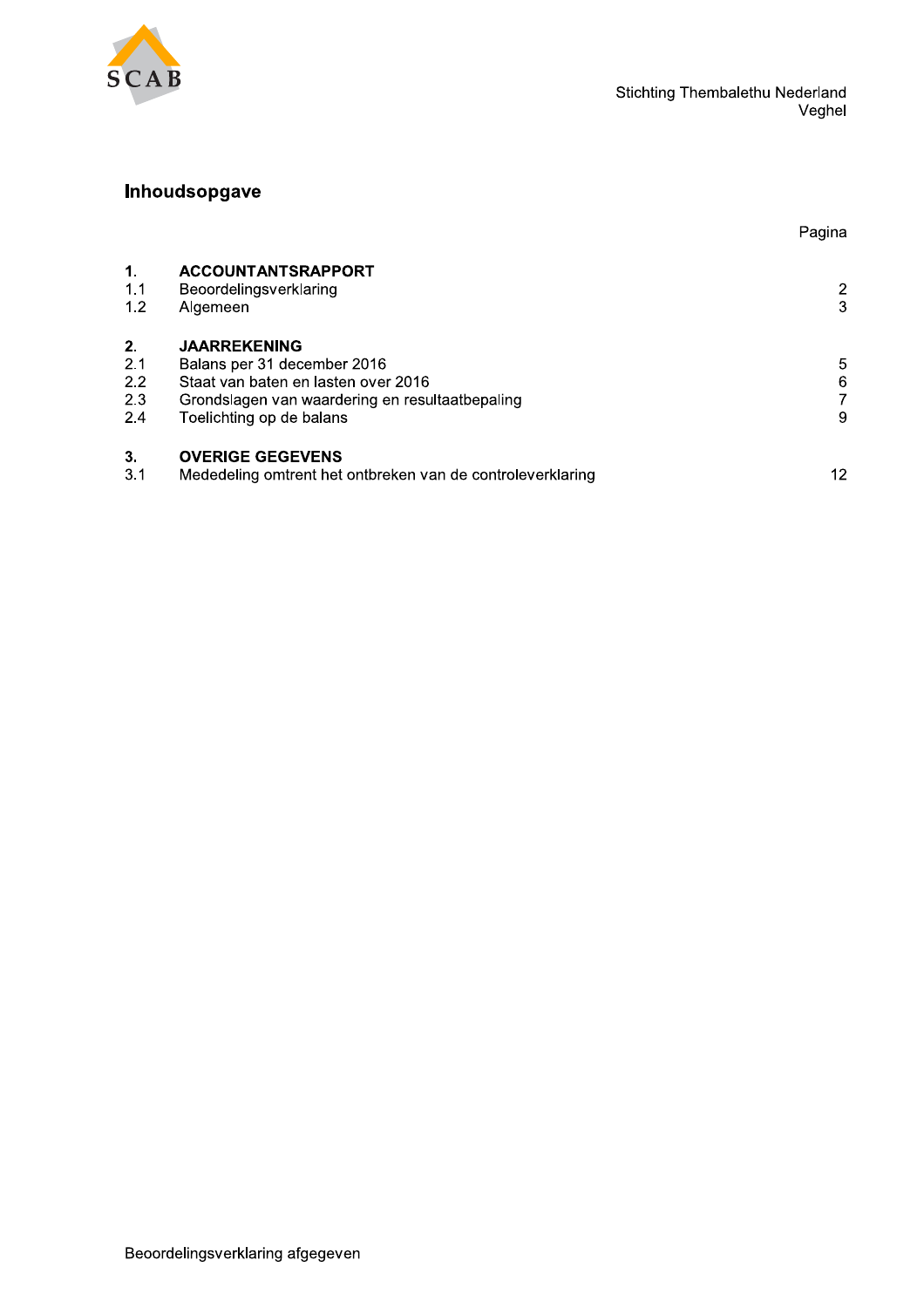

Stichting Thembalethu Nederland<br>Veghel

# 1. ACCOUNTANTSRAPPORT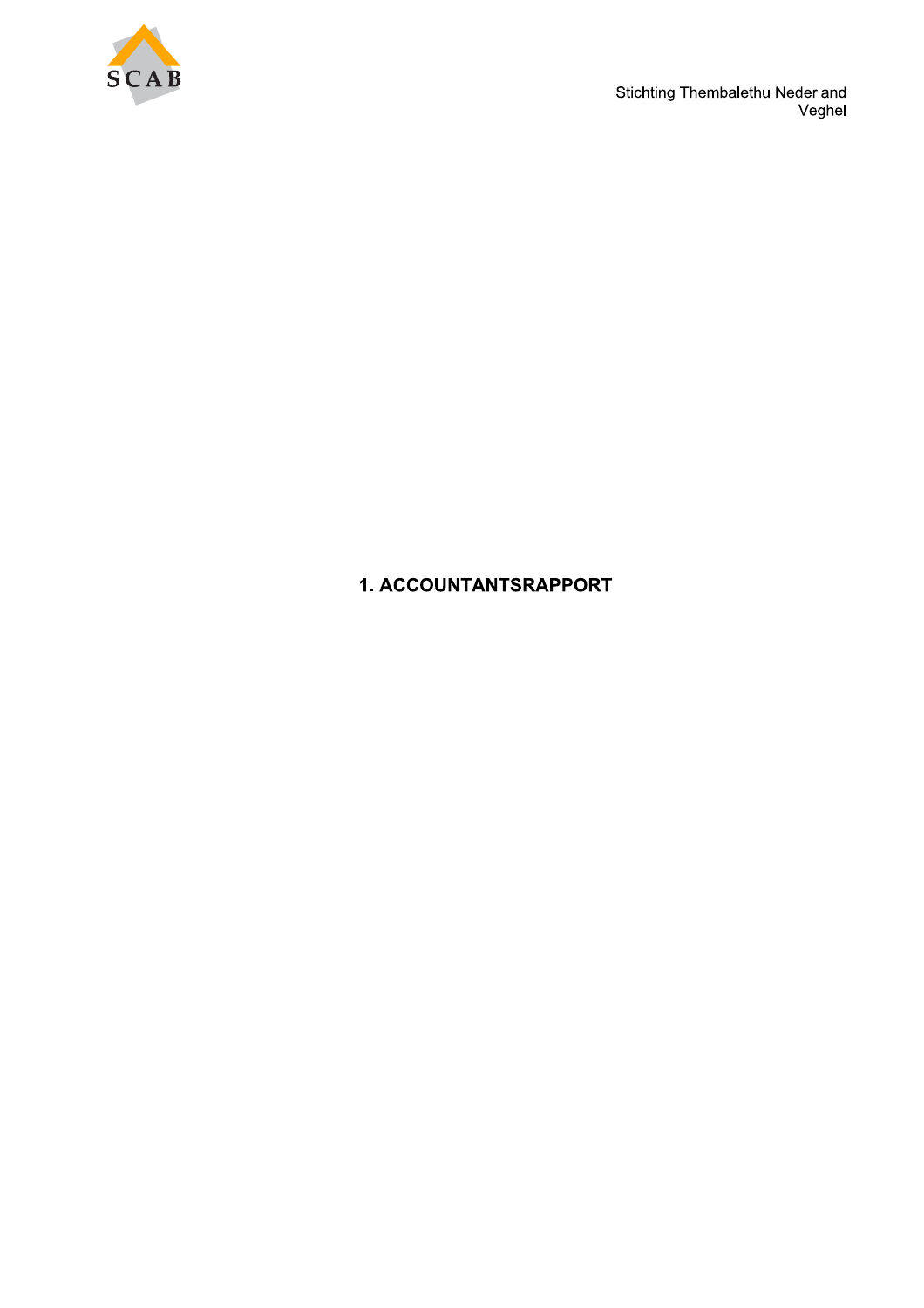**SCAB Accountants & Adviseurs BV** Dr. Hub van Doorneweg 153 5026 RC Tilburg

Postbus 1069 5004 JB Tilburg Tel.: (013) 583 66 66 Fax: (013) 583 67 77 E-mail: Info@scabadvies.nl www@scabadvies.nl

Het bestuur van Stichting Thembalethu Nederland Rembrandtlaan 40 5462CH Veahel

Tilburg, 28 augustus 2017



Hiermede brengen wij u verslag uit van onze werkzaamheden omtrent de jaarrekening 2016 van Stichting Thembalethu Nederland te Veghel.

### 1.1 BEOORDELINGSVERKLARING VAN DE ONAFHANKELIJKE ACCOUNTANT

Wij hebben de in dit rapport opgenomen jaarrekening 2016 van Stichting Thembalethu Nederland te Veghel beoordeeld. Deze jaarrekening bestaat uit de balans per 31 december 2016 en de staat van baten en lasten over 2016 met de toelichting, waarin zijn opgenomen een overzicht van de gehanteerde grondslagen voor financiële verslaggeving en andere toelichtingen.

#### Verantwoordelijkheid van het bestuur

Het bestuur van de vennootschap is verantwoordelijk voor het opmaken van de jaarrekening die het vermogen en het resultaat getrouw dient weer te geven, en voor het opstellen van het bestuursverslag. beide in overeenstemming met Titel 9 Boek 2 van het Burgerlijk Wetboek (BW). Het bestuur is tevens verantwoordelijk voor een zodanige interne beheersing als het noodzakelijk acht om het opmaken van de jaarrekening mogelijk te maken zonder afwijkingen van materieel belang als gevolg van fraude of fouten.

#### Verantwoordelijkheid van de accountant

Onze verantwoordelijkheid is het geven van een conclusie over de jaarrekening op basis van onze beoordeling. Wij hebben onze beoordeling verricht in overeenstemming met Nederlands recht, waaronder de Nederlandse Standaard 2400, 'Opdrachten tot het beoordelen van financiële overzichten'. Dit vereist dat wij voldoen aan de voor ons geldende ethische voorschriften en dat wij onze beoordeling zodanig plannen en uitvoeren dat wij in staat zijn te concluderen dat ons niet is gebleken dat de jaarrekening afwijkingen van materieel belang bevat.

Een beoordeling in overeenstemming met de Nederlandse Standaard 2400 resulteert in een beperkte mate van zekerheid. De in dit kader uitgevoerde werkzaamheden bestonden in hoofdzaak uit het inwinnen van inlichtingen bij het management en overige functionarissen van de vennootschap, het uitvoeren van cijferanalyses met betrekking tot de financiële gegevens alsmede het evalueren van de verkregen informatie.

De werkzaamheden uitgevoerd in het kader van een beoordelingsopdracht zijn aanzienlijk beperkter dan die uitgevoerd in het kader van een controleopdracht verricht in overeenstemming met de Nederlandse controlestandaarden. Derhalve brengen wij geen controleoordeel tot uitdrukking.

#### **Conclusie**

Op grond van onze beoordeling is ons niets gebleken op basis waarvan wij zouden moeten concluderen dat de jaarrekening geen getrouw beeld geeft van de grootte en de samenstelling van het vermogen van Stichting Thembalethu Nederland per 31 december 2016 en van het resultaat over 2016 in overeenstemming met Titel 9 Boek 2 van het Burgerlijk Wetboek (BW).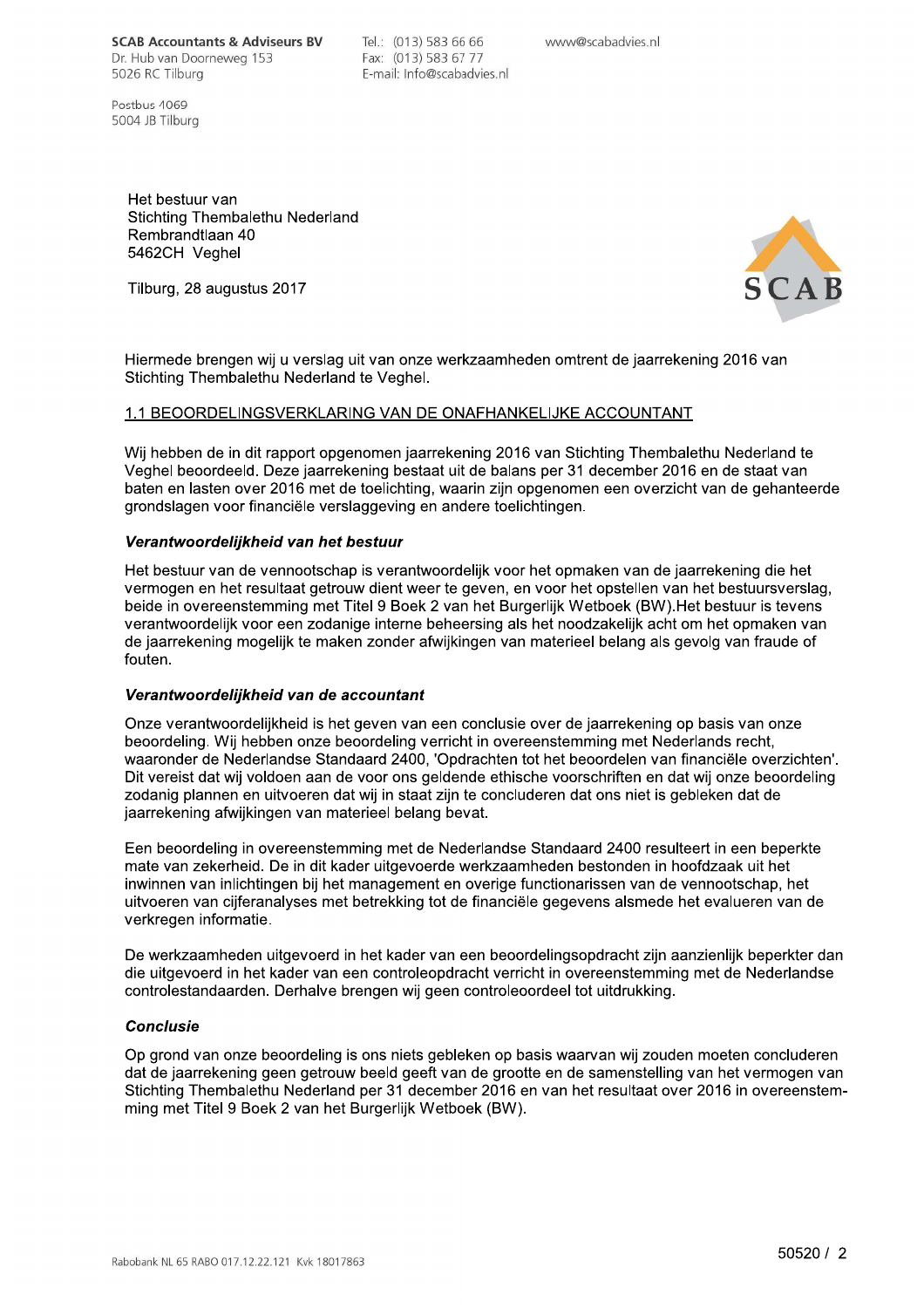

### 1.2 ALGEMEEN

#### **Doel**

De stichting heeft ten doel het inzamelen van geld en goederen uit Nederland, ter ondersteuning van de opbouw, verzorging van onderwijs in Tembalethu in Zuid-Afrika.

#### Vaststelling jaarrekening

De Algemene Vergadering heeft de jaarrekening 2015 vastgesteld. Het nettoresultaat na belastingen over het boekjaar 2015 bedroeg € 1.093.

Wij vertrouwen erop hiermee aan uw opdracht te hebben voldaan en zijn gaarne bereid u nadere toelichtingen te verstrekken.

Met vriendelijke groet, **SCAB Accountants & Adviseurs BV** 

Dys, A.T.HAM, Netbakel

Registeraccountant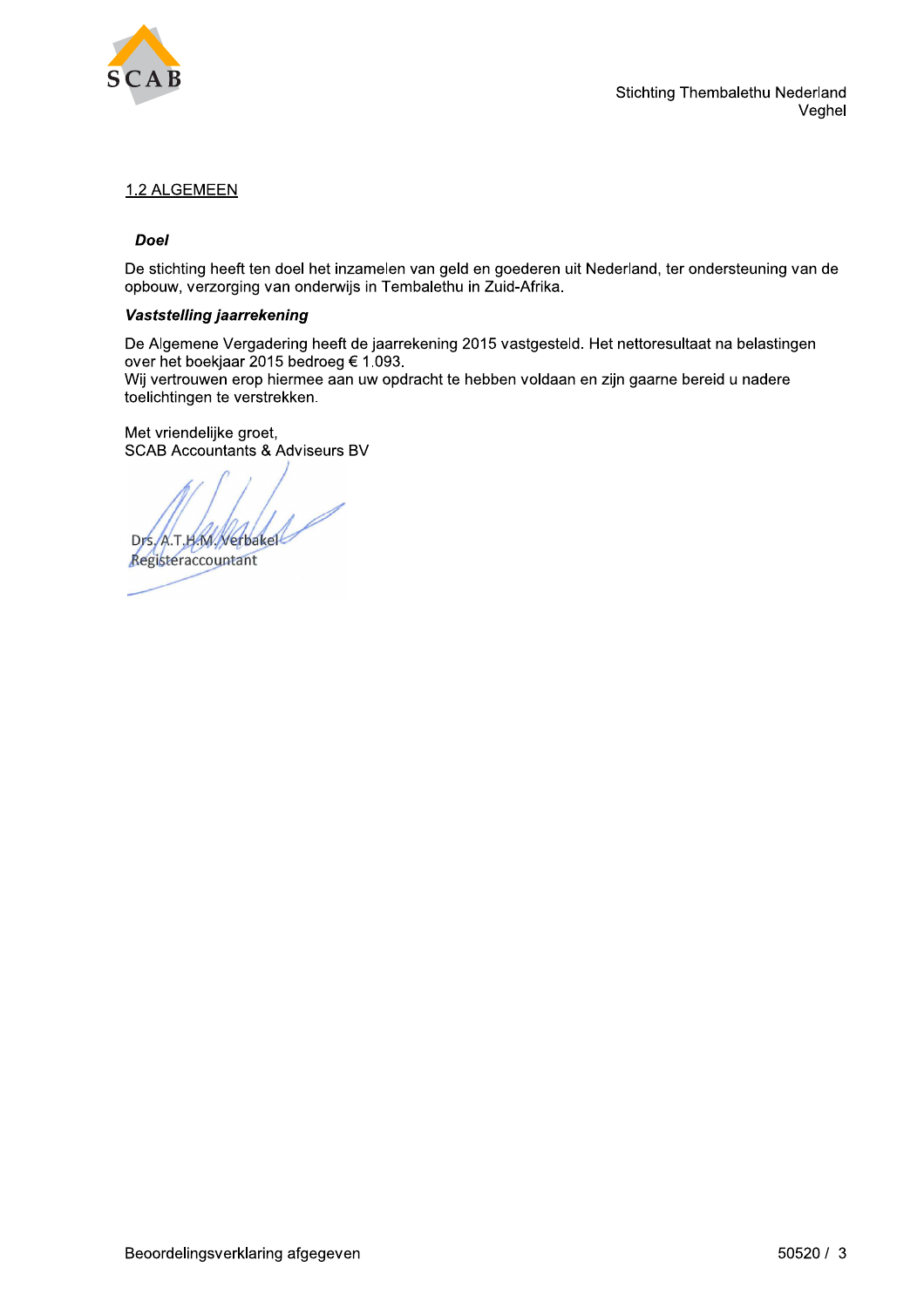

Stichting Thembalethu Nederland<br>Veghel

# 2. JAARREKENING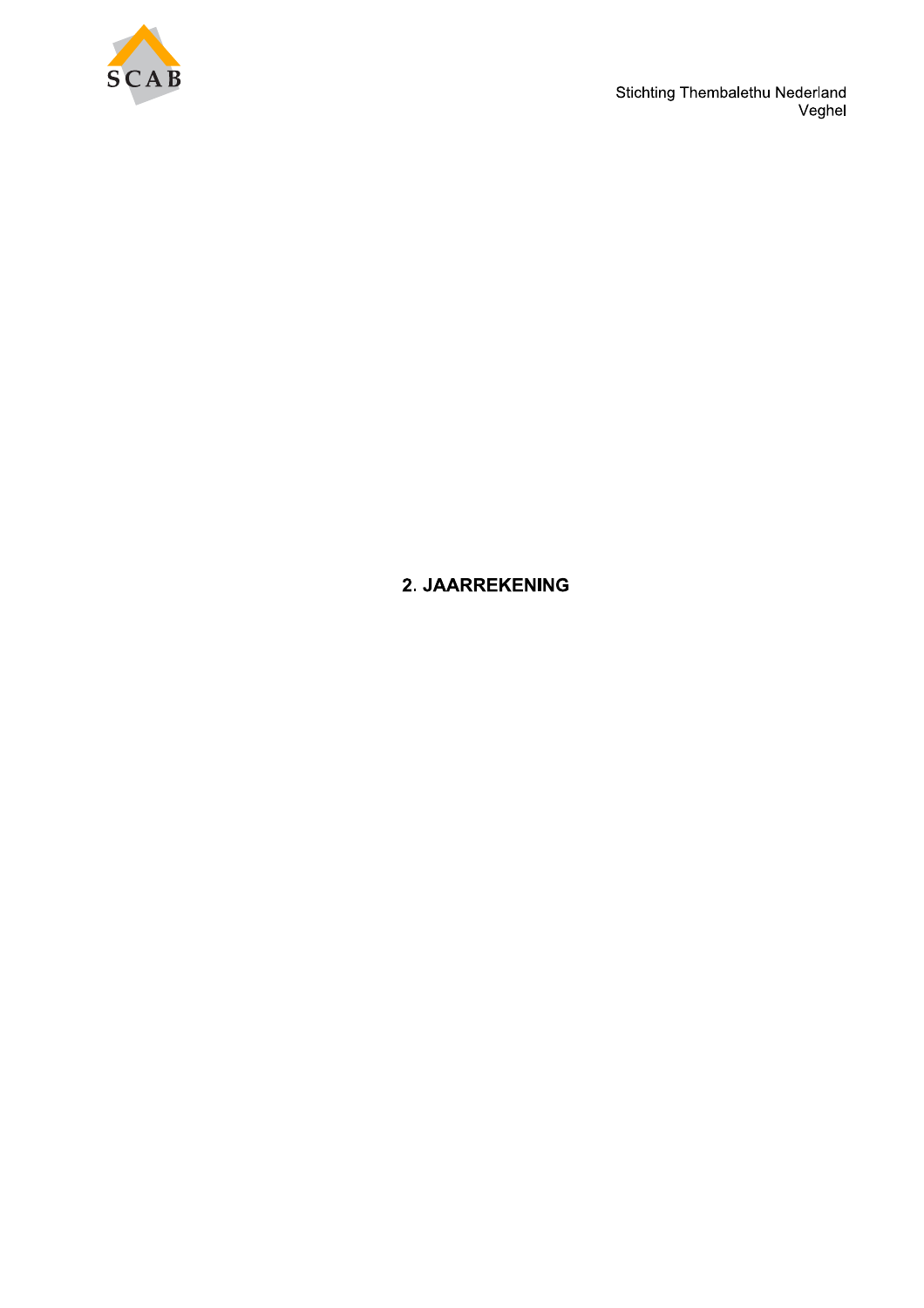

# 2.1 BALANS PER 31 DECEMBER 2016<br>(na voorstel resultaatverdeling)

### **ACTIVA**

|                                                                           |                | 31 december 2016 | 31 december 2015 |
|---------------------------------------------------------------------------|----------------|------------------|------------------|
| <b>VLOTTENDE ACTIVA</b>                                                   |                | €<br>€           | €<br>€           |
| Vorderingen<br>Overlopende activa                                         | 1              | 170              | 277              |
| Liquide middelen                                                          | $\overline{c}$ | 59.788           | 57.231           |
|                                                                           |                | 59.958           | 57.508           |
| <b>PASSIVA</b>                                                            |                |                  |                  |
| <b>RESERVES EN FONDSEN</b><br>Geplaatst kapitaal<br>Overige reserve       | $\sqrt{3}$     | 58.022           | 55.572           |
| <b>KORTLOPENDE SCHULDEN</b><br>Overige schulden en overlopende<br>passiva | 4              | 1.936            | 1.936            |
|                                                                           |                | 59.958           | 57.508           |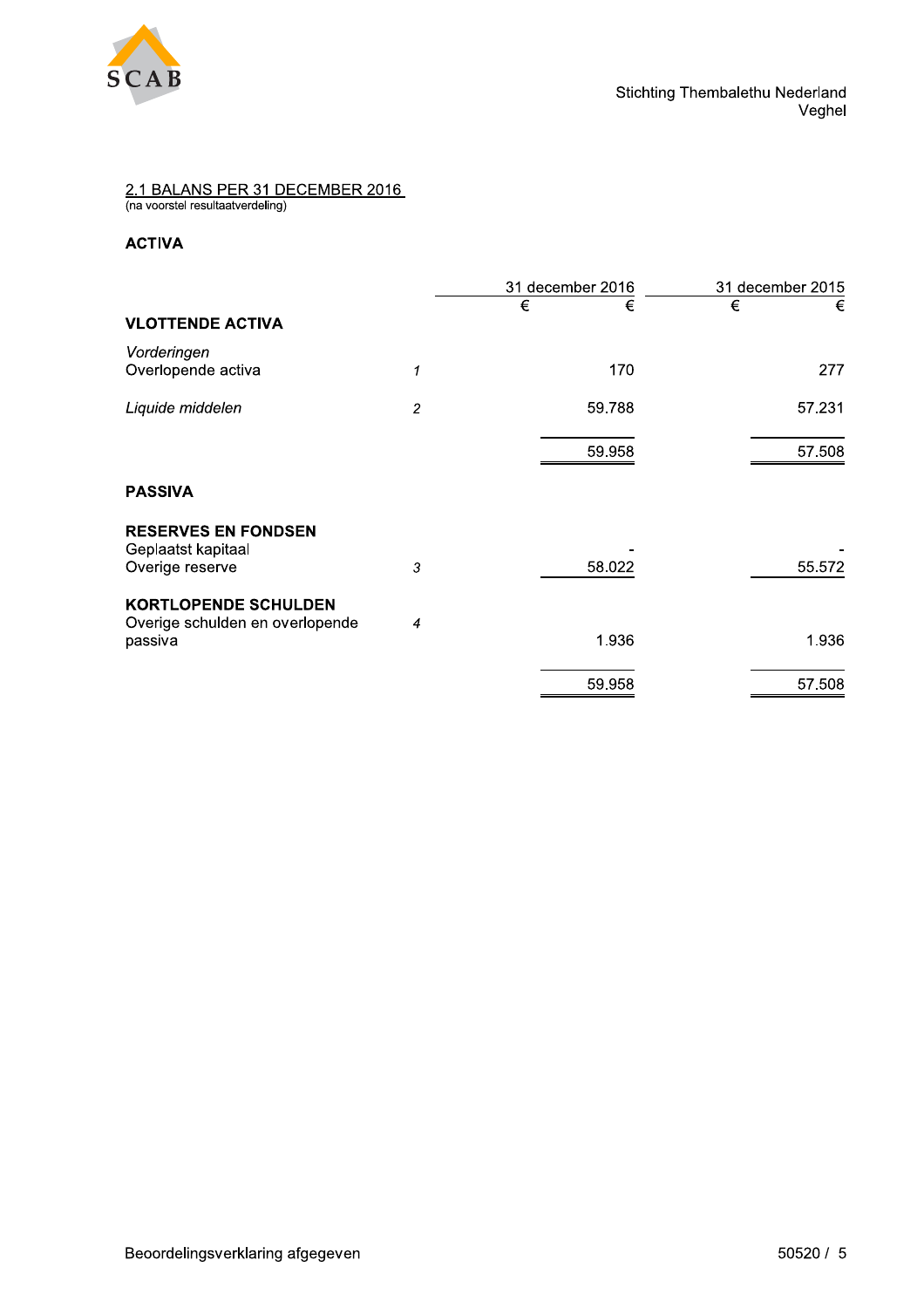

Stichting Thembalethu Nederland Veghel

### 2.2 STAAT VAN BATEN EN LASTEN OVER 2016

|                             |                     | Realisatie 2016 | <b>Begroting 2016</b> |        |           | Realisatie 2015 |        |
|-----------------------------|---------------------|-----------------|-----------------------|--------|-----------|-----------------|--------|
|                             |                     | €               | €                     | €      | €         | €               | $\in$  |
| <b>Baten</b>                |                     |                 |                       |        |           |                 |        |
| Fondsenwerving rekening 66  |                     | 53.519          |                       | 40.000 |           | 38.727          |        |
| Inbreng noodhulprekening    |                     |                 |                       |        |           |                 |        |
| Fondsenwerving rekening 26  |                     | 2.325           |                       |        |           | 9.690           |        |
| Baten uit acties van derden |                     |                 |                       |        |           |                 |        |
| Baten uit beleggingen       |                     | 170             |                       |        |           | 277             |        |
| Renteopbrengst 2016         |                     |                 |                       |        |           |                 |        |
| Overige baten               |                     |                 |                       |        |           |                 |        |
| Som de Baten                |                     |                 | 56.014                |        | 40.000    |                 | 48.694 |
|                             |                     |                 |                       |        |           |                 |        |
| Lasten                      |                     |                 |                       |        |           |                 |        |
| Besteed aan doelstellingen  |                     |                 |                       |        |           |                 |        |
| A Bouw                      | Huizen              | 981             |                       | 8.000  |           | 10.000          |        |
| <b>B</b> onderwijs          | Sally schoolproject | 3.960           |                       | 5.000  |           | 990             |        |
|                             | Onderwijs           | 2.920           |                       |        |           | 9.000           |        |
| C Ondersteuning             | Drama Team          |                 |                       |        |           |                 |        |
|                             | Vervoersproject     |                 |                       | 5.000  |           |                 |        |
|                             | Werkbezoeken        | 3.755           |                       |        |           |                 |        |
|                             | Verpleging          | 3.300           |                       | 4.500  |           |                 |        |
|                             | Kleding             |                 |                       | 1.500  |           |                 |        |
| D Onderhoud/Expl Kidsclub   |                     | 11.250          |                       | 12.000 |           | 3.644           |        |
|                             | Overig projecten    | 950             |                       |        |           |                 |        |
|                             | New hope            | 900             |                       |        |           |                 |        |
|                             | Educatiecentrum     |                 |                       | 3.000  |           | 2.242           |        |
|                             | Internet/Kidsweek   |                 |                       |        |           |                 |        |
|                             | Noodhulp            | 22.700          |                       | 22.000 |           | 18.020          |        |
|                             |                     |                 | 50.716                |        | 61.000    |                 | 43.896 |
| Beheer en administratie     |                     |                 |                       |        |           |                 |        |
| Kosten administratie        |                     | 2.848           |                       | 2.000  |           | 2.966           |        |
| Diverse en retourstortingen |                     |                 |                       |        |           | 739             |        |
|                             |                     |                 | 2.848                 |        | 2.000     |                 | 3.705  |
| <b>Totaal lasten</b>        |                     |                 | 53.564                |        | 63.000    |                 | 47.601 |
| Exploitatie resultaat       |                     |                 | 2.450                 |        | $-23.000$ |                 | 1.093  |

Voorstel resultaatverwerking<br>Het bestuur van de stichting stelt voor het resultaat de volgende bestemming te geven:<br>Mutatie overige reserve: € 2.450 (vorig jaar: € 1.093).<br>Dit voorstel is in onderhavige jaarrekening reed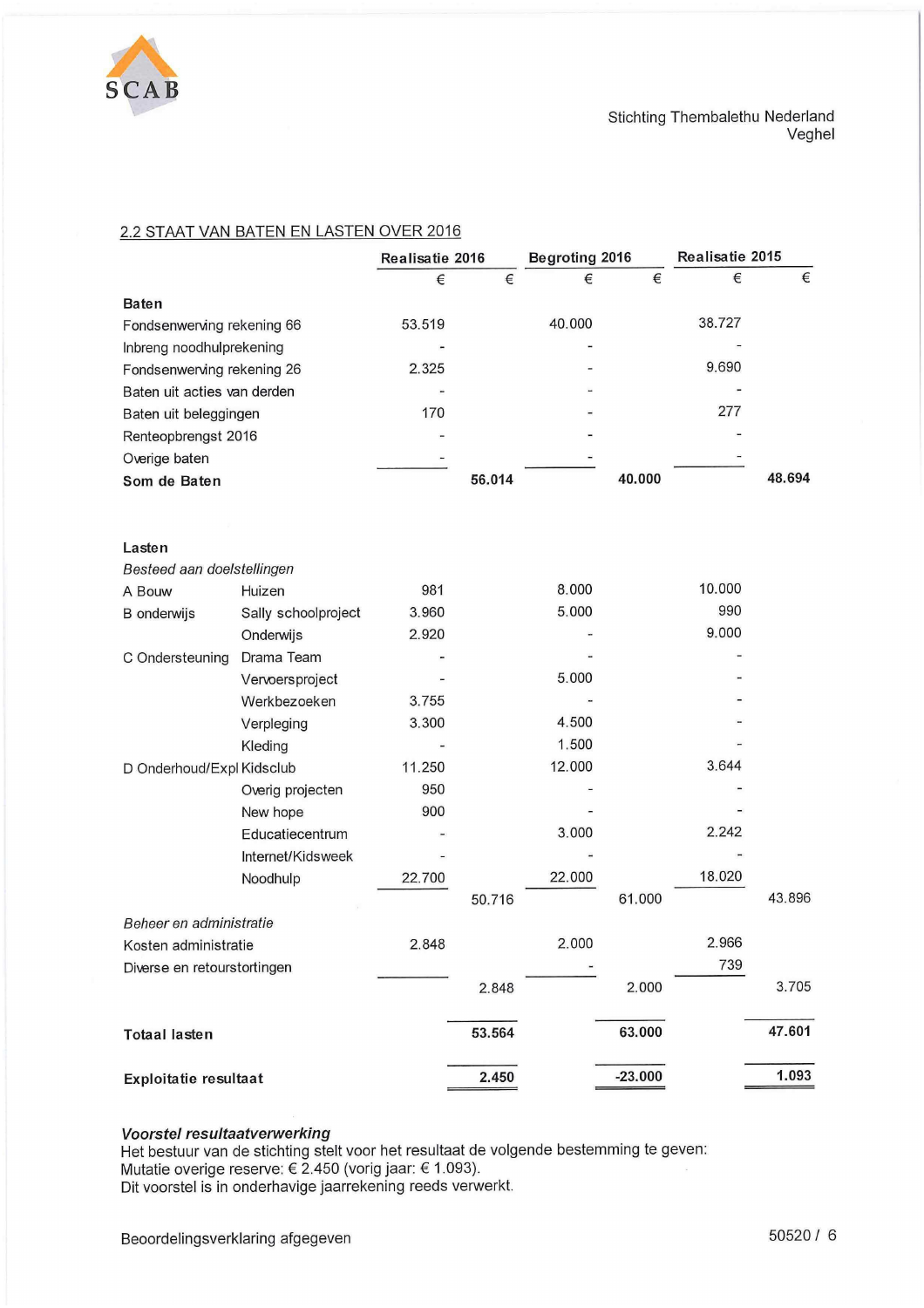

#### 2.3 GRONDSLAGEN VAN WAARDERING EN RESULTAATBEPALING

#### Informatie over de rechtspersoon

#### Vestigingsadres en inschrijfnummer handelsregister

Stichting Thembalethu Nederland is feitelijk en statutair gevestigd op Rembrandtlaan 40, 5462CH te Veghel en is ingeschreven bij het handelsregister onder nummer 17169737.

#### **Algemene toelichting**

#### Belangrijkste activiteiten van rechtspersoon

De activiteiten van Stichting Thembalethu Nederland bestaan voornamelijk uit het inzamelen van geld en goederen uit Nederland ter ondersteuning van het werk van Thembalethu in Zuid-Afrika. Stichting Thembalethu Nederland is verbonden aan Thembalethu Home Based Care in Zuid-Afrika. Deze nonprofit organisatie zet zich in voor de slachtoffers van HIV/AIDS in de dorpen rondom Shongwe.

#### Algemene grondslagen voor verslaggeving

#### De standaarden op basis waarvan de jaarrekening is opgesteld

De jaarrekening is opgesteld gebaseerd op Richtlijn Fondswervende instellingen (RJ 650). Deze richtlijn is van toepassing voor zover in de toelichting niet anders wordt vemeld.

#### Grondslagen voor de waardering van activa en passiva

#### **Vorderingen**

Vorderingen worden bij eerste verwerking gewaardeerd tegen de reële waarde van de tegenprestatie, inclusief de transactiekosten indien materieel. Indien geen sprake is van (dis)agio en transactiekosten is de geamortiseerde kostprijs gelijk aan de nominale waarde van de vorderingen. Vorderingen worden na eerste verwerking gewaardeerd tegen de geamortiseerde kostprijs. Voorzieningen wegens oninbaarheid worden in mindering gebracht op de boekwaarde van de vordering.

#### Liquide middelen

Liquide middelen zijn gewaardeerd tegen nominale waarde. De liquide middelen staan, voor zover niet anders vermeld, ter vrije beschikking van de onderneming.

#### Eigen vermogen

Onder het stichtingsvermogen worden bestemmingsreserves en overige reserves gepresenteerd.

Bestemmingsreserves zijn middelen die met een specifiek doel door het bestuur zijn gereserveerd. Zowel ontvangsten als bestedingen welke aan deze reserve zijn gerelateerd, worden ten gunste respectievelijk ten laste van de betreffende bestemmingsreserve gebracht.

De overige reserves staan ter vrije beschikking van de stichting.

#### Kortlopende schulden

Kortlopende schulden worden bij eerste verwerking opgenomen tegen de reële waarde en vervolgens gewaardeerd tegen de geamortiseerde kostprijs.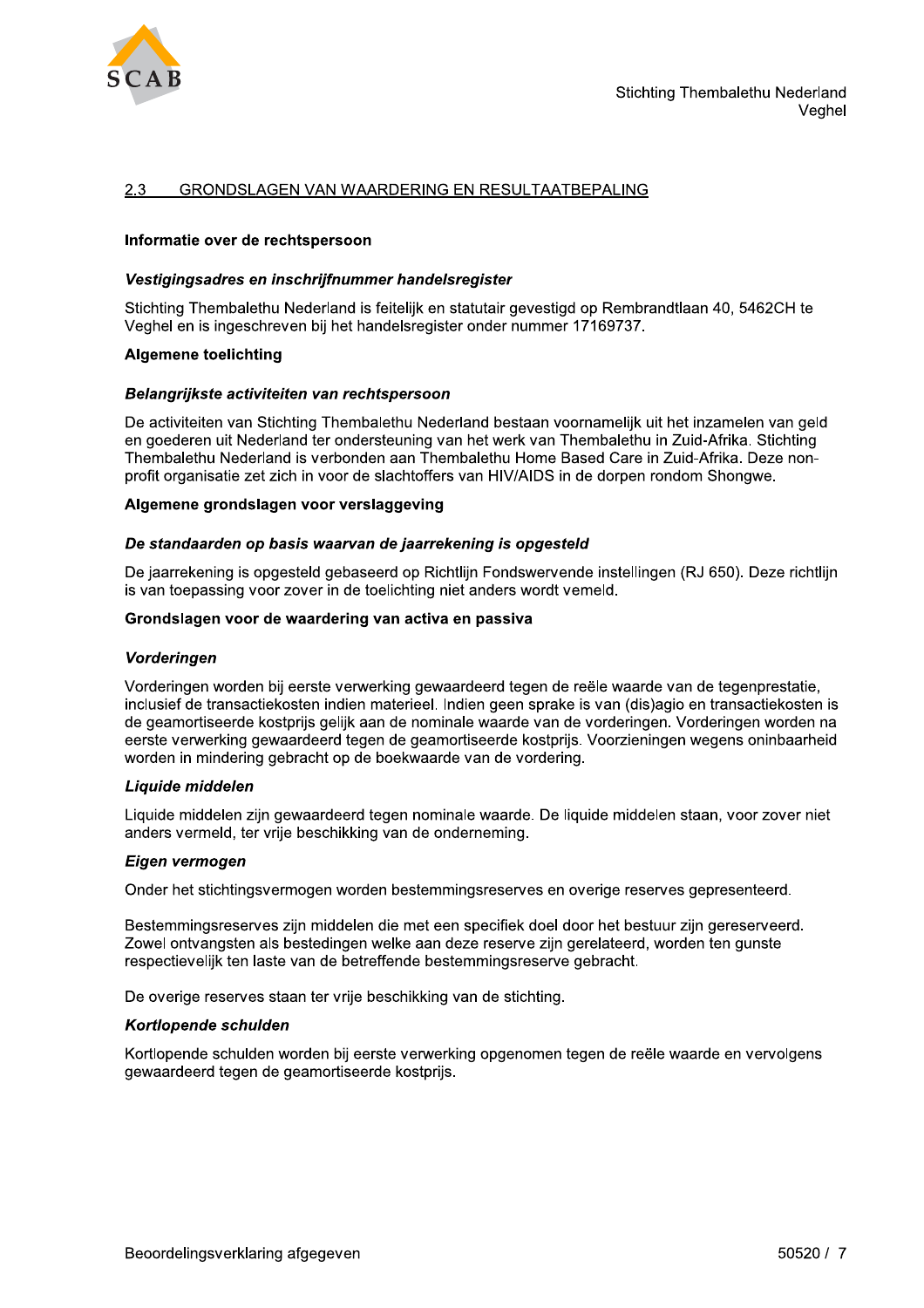

#### Grondslagen voor de bepaling van het resultaat

#### Grondslagen voor de bepaling van het resultaat

Het resultaat wordt bepaald als zijnde het verschil tussen de exploitatiebijdragen en overige baten enerzijds en de kosten overige lasten anderzijds.

Baten en lasten worden toegerekend aan het jaar waarop ze betrekking hebben. Winsten worden slechts opgenomen voor zover zij op balansdatum zijn gerealiseerd. Verplichtingen en mogelijke verliezen die hun oorsprong vinden voor het einde van het verslagjaar, worden in acht genomen indien zij voor het opmaken van de jaarrekening bekend zijn geworden.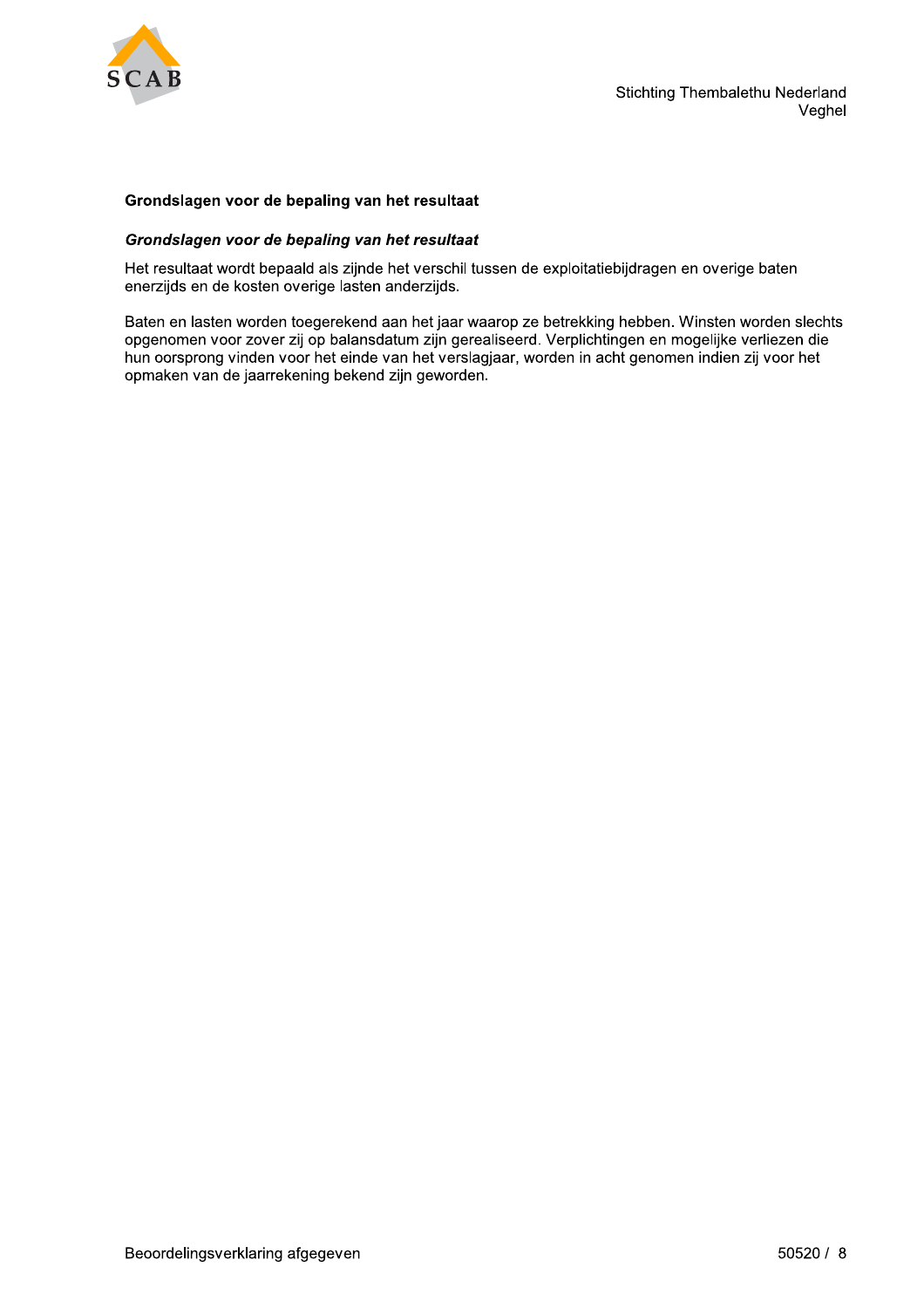

| 2.4 TOELICHTING OP DE BALANS                                                                    |                         |                               |
|-------------------------------------------------------------------------------------------------|-------------------------|-------------------------------|
| <b>ACTIVA</b>                                                                                   |                         |                               |
| Vlottende activa                                                                                |                         |                               |
| Vorderingen                                                                                     |                         |                               |
| 1 Overlopende activa                                                                            | 31-12-2016<br>€         | 31-12-2015<br>€               |
| Nog te ontvangen bankrente                                                                      | 170                     | 277                           |
| 2 Liquide middelen                                                                              |                         |                               |
| ING zakelijke spaarrekening<br>ING rekening courant 44.92.726<br>ING rekening courant 48.87.566 | 40.640<br>19.148        | 40.277<br>1.760<br>15.194     |
| Reserves en fondsen                                                                             | 59.788                  | 57.231                        |
|                                                                                                 |                         |                               |
| 3 Overige reserve                                                                               | $\frac{2016}{\epsilon}$ | 2015<br>$\overline{\epsilon}$ |
| Stand per 1 januari<br>Uit resultaatverdeling<br>Correctie toevoeging bank                      | 55.572<br>2.450         | 47.437<br>1.093<br>7.042      |
|                                                                                                 |                         |                               |

|                                                                            | 2016                                        | 2015                     |
|----------------------------------------------------------------------------|---------------------------------------------|--------------------------|
| 3 Overige reserve                                                          | €                                           | €                        |
| Stand per 1 januari<br>Uit resultaatverdeling<br>Correctie toevoeging bank | 55.572<br>2.450<br>$\overline{\phantom{0}}$ | 47.437<br>1.093<br>7.042 |
| Stand per 31 december                                                      | 58.022                                      | 55.572                   |

De overige reserve betreft het vrije vermogen van Stichting Thembalethu Nederland dat, op basis van besluitvorming van het bestuur, ingezet kan worden voor specifieke bestemmingsreserves en -fondsen.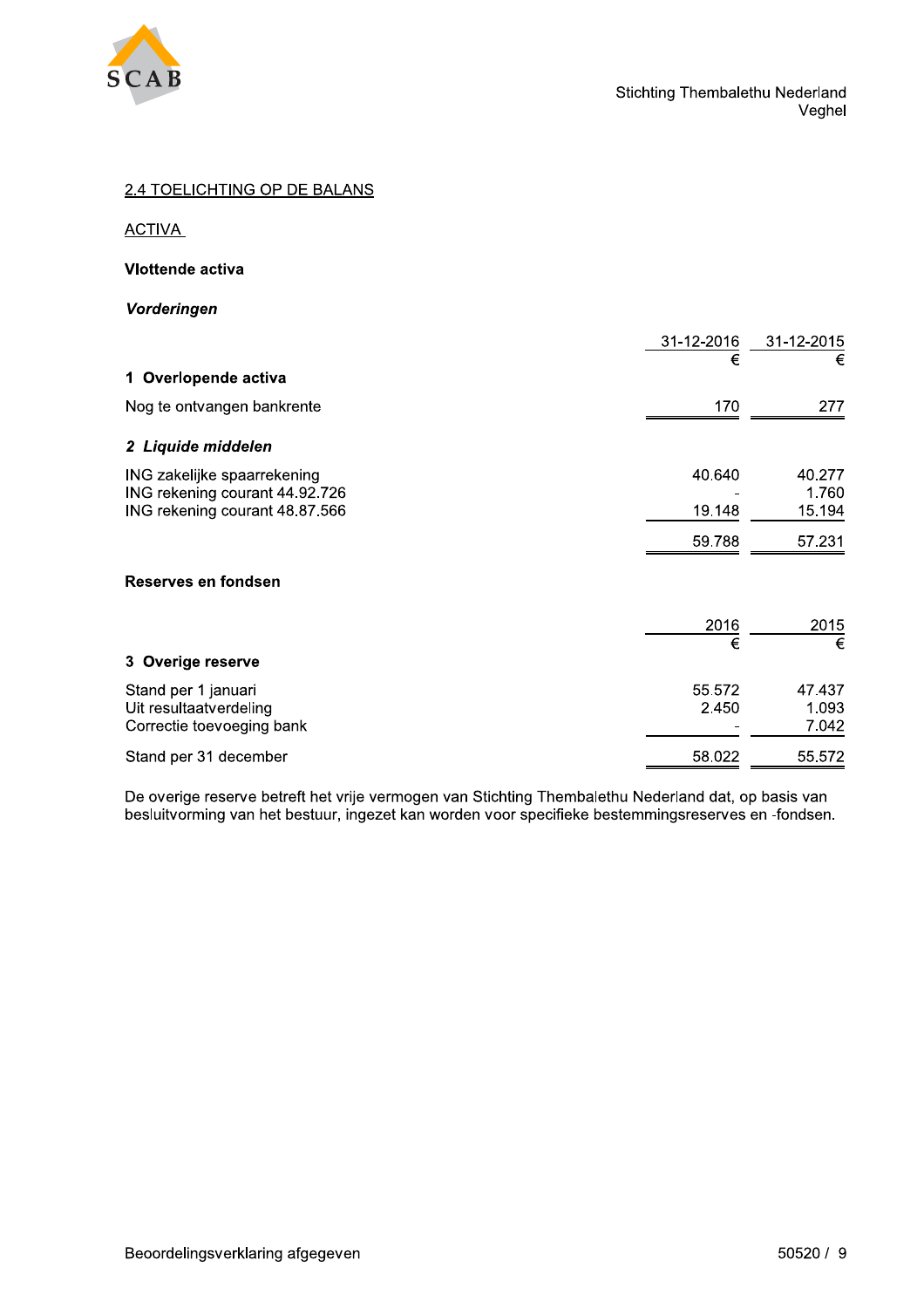

### Kortlopende schulden

|                                           | 31-12-2016 | 31-12-2015 |
|-------------------------------------------|------------|------------|
|                                           |            |            |
| 4 Overige schulden en overlopende passiva |            |            |
| Accountantskosten                         | 1.936      | 1.936      |

Veghel, 28 augustus 2017 Stichting Thembalethu Nederland

Voorzitter G.B.M. Janssen Secretaris M.P. Simons Penningmeester H.C.J. Kalis

Bestuurslid H.H.A. Veenhof

Bestuurslid A.M. Brugmans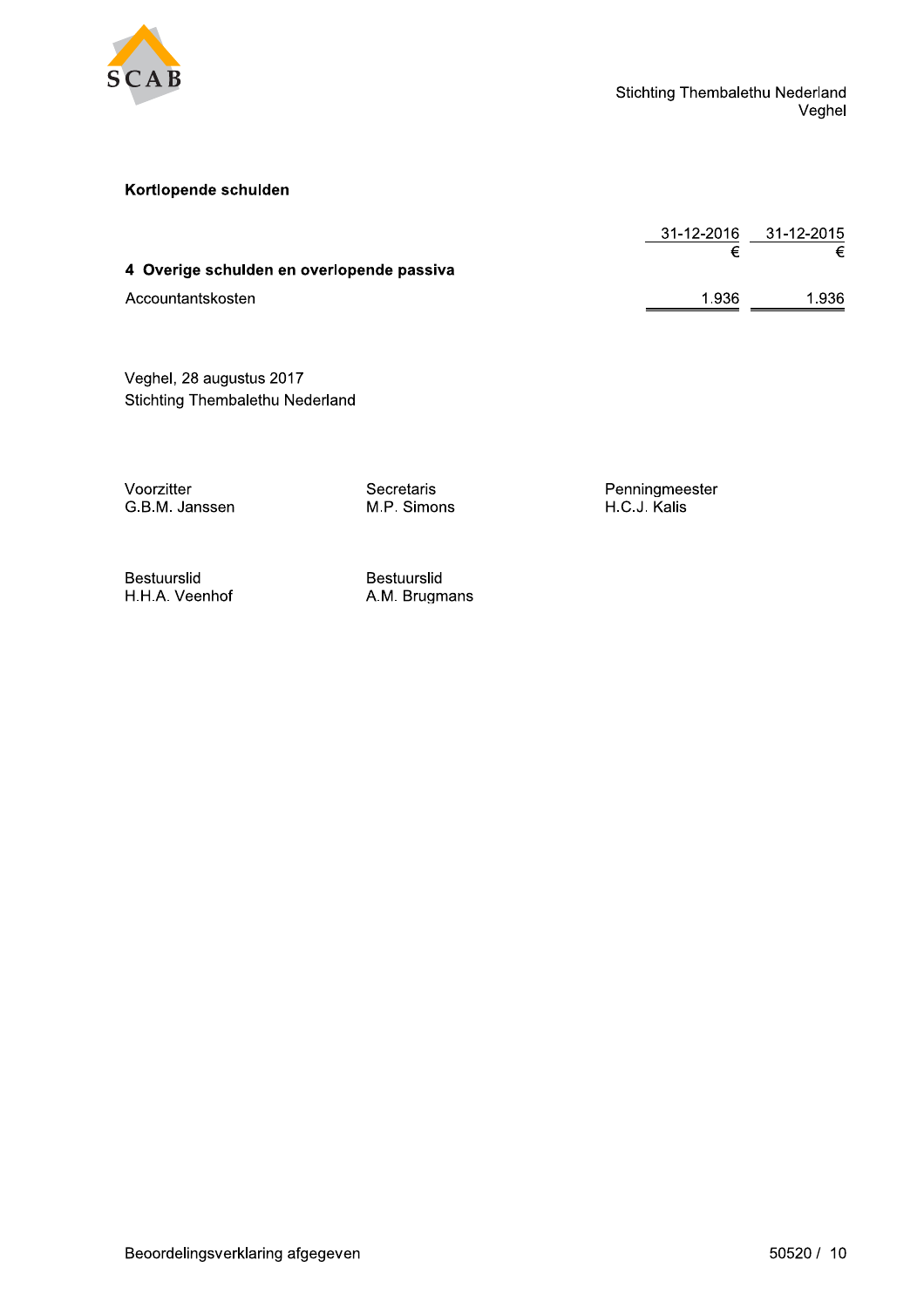

Stichting Thembalethu Nederland<br>Veghel

# **3. OVERIGE GEGEVENS**